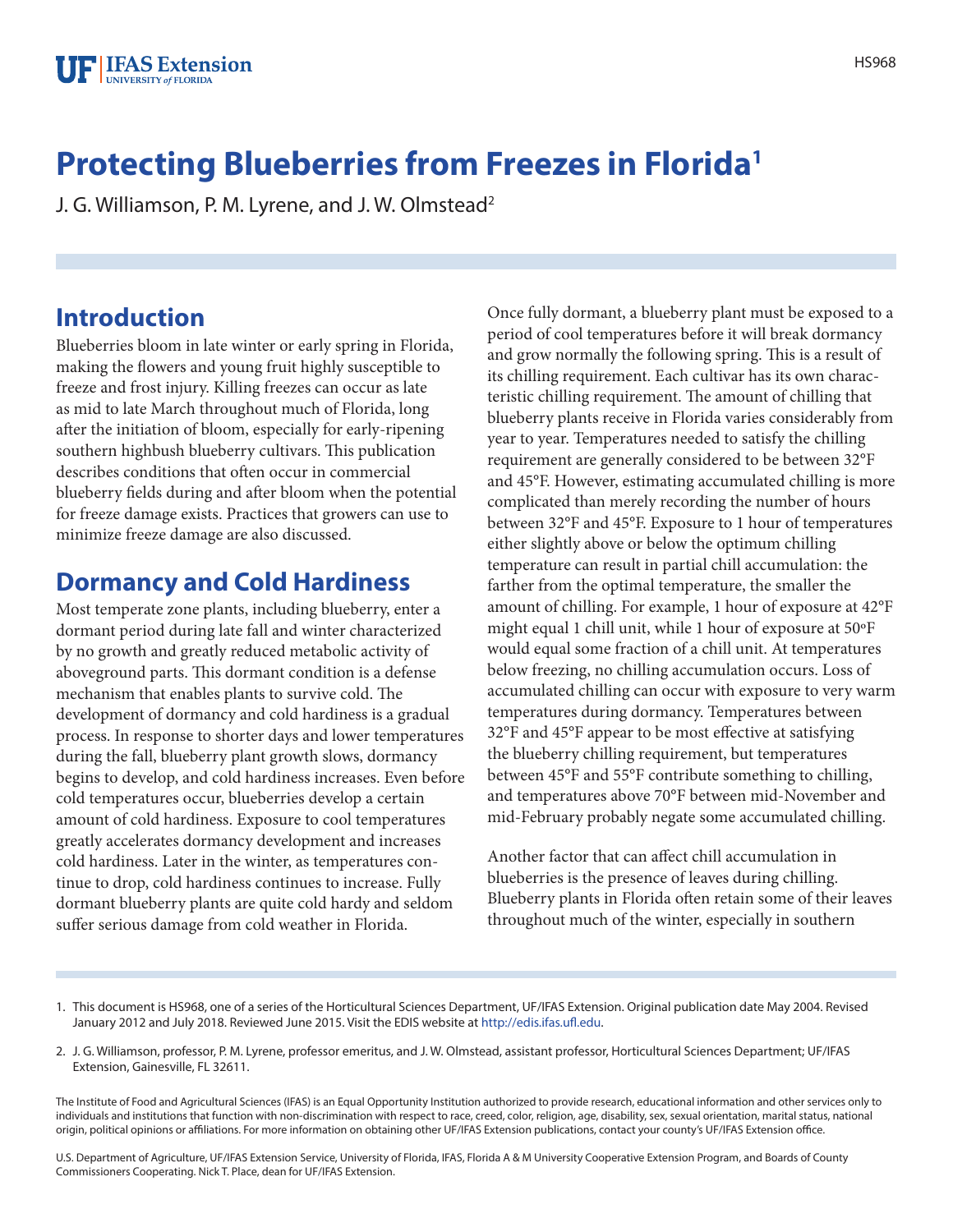Florida. These plants will not accumulate chilling as quickly as defoliated plants.

Once chilling is satisfied, warm temperatures cause vegetative and floral buds to initiate growth. In Florida, most blueberry cultivars initiate flower bud growth before vegetative bud growth. As flower buds pass through the developmental stages from dormant buds to fully open flowers, they become more susceptible to cold. Experiments suggest that swollen rabbiteye flowers (stage 3) (Spiers 1978) can withstand temperatures as low as 25°F, but some may be killed at 21°F or lower. Buds that have opened to the point where individual flowers are distinguishable can be killed by temperatures of 25°F, and buds with expanded corollas are often damaged or killed at 28°F. Even a slight freeze can cause severe damage to fully opened flower buds. Lethal temperatures for southern highbush flowers at various developmental stages have not yet been determined.

# **Freezes and Freeze Protection**

Freezes during February, March, and April are a much greater problem for Florida blueberry growers than was anticipated 20 years ago. The shift away from rabbiteye blueberries toward early-ripening southern highbush cultivars has significantly increased the potential for crop losses from late winter and early spring freezes. Currently, if some method of freeze protection is not employed, freezes during flowering and early fruit development remain the greatest threat to southern highbush blueberry production in Florida.

Several factors affect the severity of damage to blueberry plants, flowers, and fruit in particular freezes. Some of these factors are fairly well understood; others have received little study.

### **Temperature, Wind Speed, and Dew Point**

Dew point is the temperature at which water vapor in the air condenses and is a good indication of the water vapor content of the air. The dew point is important because water vapor slows the rate of temperature drop during a freeze. A low dew point is always worse than a high dew point. Dry air loses heat faster after sunset. Water vapor in all levels of the atmosphere radiates heat to the earth's surface and partially offsets the heat being lost by radiation from the ground. Moist air increases the amount of frost formed and increases the amount of latent heat released in the field at night. If the air is very dry and there is not much wind, flowers can become several degrees colder than the air, and low humidity increases evaporative cooling when irrigation is run.

Wind can be bad or good during a freeze event. If overhead irrigation is being applied, wind is a serious problem because it increases evaporative cooling, removes heat from the field, and interferes with the even distribution of the water. If water is not being applied, the wind is beneficial. It prevents formation of a cold pool of air near the ground beneath the inversion and prevents the flowers and berries from becoming colder than the air that surrounds them. On still nights, flowers and berries lose heat faster than the air and become colder than the air. Open blueberry flowers have sometimes survived temperatures as low as 26°F when the wind blew steadily through the night with no calm periods, whereas flowers in the same stage of development are often killed at 28°F when there is little or no wind and the dew point is below 26°F.

### **Plant Tissue and Stage of Hardiness**

Young blueberry plants are sometimes damaged in field nurseries during late fall and winter if they have not been properly hardened. New vegetative flushes can be killed by the same temperatures that kill open flowers and fruit. Completely dormant branches and flower buds are very cold hardy in midwinter. However, any January warmth promotes growth and expansion of the flower buds, and some loss of hardiness accompanies each subsequent stage of flower bud development. Styles, ovary tissue, ovules, corollas, and pedicels have similar freezing points; however, some marginal freezes may kill the styles but not the corollas, or the ovules but not the ovaries. The relative sensitivity of these organs seems to vary from one freeze to another. A partial crop can sometimes be rescued by spraying gibberellic acid (GA) on the ovaries of flowers whose styles or ovules have been killed by marginal freezes. However, GA-rescued fruit develop slower, produce smaller berries, and ripen later than fruit with viable ovaries, which makes the rescued crop much less profitable for Florida growers who rely on high prices for early-market fresh fruit. If the dew point is high and the temperature is only slightly below freezing, open blueberry flowers may be heavily coated with frost with no damage to any flower parts. On the other hand, if the air is dry, flowers may be killed with no frost on the plants, even on still nights.

### **Physical Conditions in the Field**

Pine bark mulch culture can result in lower air temperatures at flower level by as much as 5°F on calm nights with low dew points because it interferes with the transfer of heat from the soil to the air. Pine bark beds on hillsides with excellent air drainage would probably be less problematic because cold air in the planting would drain to lower ground. If the dew point is high, the pine bark has less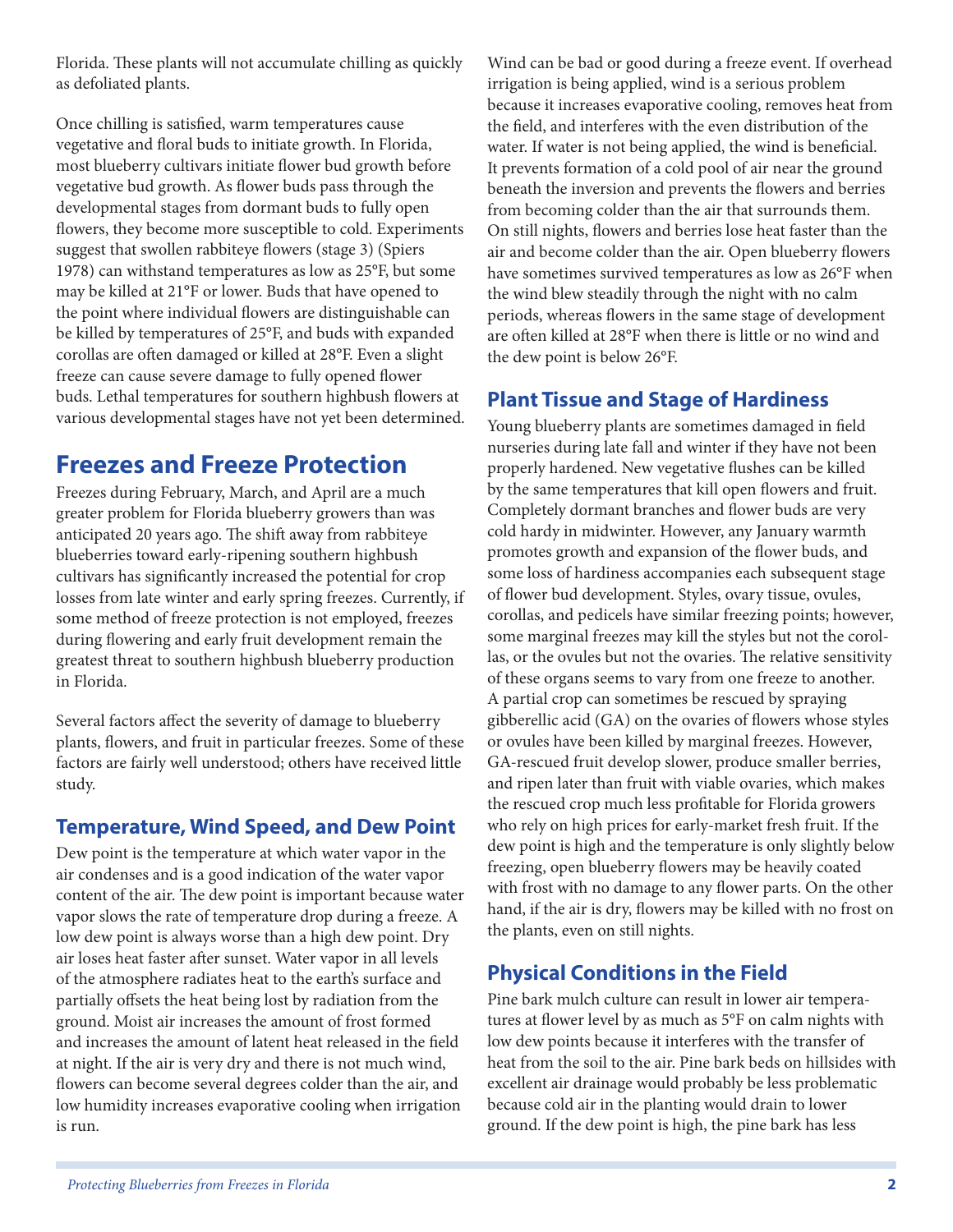cooling effect. The effect of thoroughly wetting the pine bark the afternoon before a freeze has not been studied. Dry soil and any weeds, alive or dead, lower the temperature in the field. Any object in the field on which frost can form might be expected to lower the temperature of the blueberry plants by contributing to the dehydration of the air during the night.

Dry soil lowers the temperature as compared to wet soil by two mechanisms. First, dry soil provides little moisture to replenish the water vapor that is lost from the air by frost formation. This allows the temperature and dew point in the field to continue to fall after dew and frost begin to form. Second, dry soil conducts heat poorly from the warm depths of the soil to the cold surface. Wet soil has been reported to have a temperature conductivity approximately eight times greater than that of dry sand. The lay of the land with respect to elevation and air drainage patterns greatly affects field temperatures on calm nights with a low dew point, but it is less important as the wind and/or dew point increases.

#### **Weather Conditioning before the Freeze**

The ability of citrus leaves and stems to harden in response to several weeks during which night temperatures fall below about 50°F before a freeze is well known. Experienced blueberry growers are convinced that blueberry flowers and flower buds at all stages of development also have some ability to increase their cold hardiness in response to cold days preceding the freeze. This phenomenon merits further study.

#### **Blueberry Variety**

It has long been known by growers that rabbiteye blueberry (*Vaccinium virgatum*) flowers and developing flower buds are less cold hardy than highbush buds and flowers at the same stages of development. Among southern highbush cultivars, which are advanced-generation interspecific hybrids between a deciduous, northern blueberry species (*Vaccinium corymbosum* from New Jersey) and an evergreen blueberry species from the Florida peninsula (*V. darrowi* Camp), there appears to be wide variation in flower bud cold tolerance. Just prior to anthesis, the range of variation in killing temperatures of flowers of different varieties at similar stages of development in the field appears to be on the order of 2°F or 3°F.

# **Passive Freeze Protection**

There are several strategies that can be used by growers to reduce crop loss from freezes. Some are more practical than others.

### **Cultivar Selection**

The freeze risk to a blueberry crop can be reduced greatly by planting cultivars that flower late. For example, late-flowering rabbiteye cultivars, such as 'Powderblue', 'Brightwell', and 'Tifblue', seldom suffer significant crop damage from freezes in Gainesville. However, over a period of many years at the same location, early-flowering southern highbush cultivars averaged losses of more than 60% unless they were protected with overhead irrigation. Unfortunately, lateflowering cultivars tend to ripen later than those that flower early, and, at present, cultivars that ripen before prices fall around May 20 usually flower before the last hard freezes in North and North Central Florida.

#### **Site Selection**

Both advective and radiation freezes have damaged blueberry fruit and flowers in Florida. Advective freezes occur when a cold air mass moves in rapidly, usually accompanied by moderate to high winds. During an advective freeze, temperatures at a particular latitude in Florida tend to be similar from farm to farm. The exception might be for areas located immediately downwind from a large lake, which could be a few degrees warmer than surrounding areas. During an advective freeze, temperatures are gradually warmer the farther southeast you are in peninsular Florida. The farther south and east, the less likely it is that temperatures will be low enough to freeze berries while the wind is blowing. This is important because the combination of wind and freezing temperatures is the hardest situation to combat when cold-protecting blueberries.

Radiation freezes occur on clear, cold nights when there is little or no wind. Heat is radiated from the earth to the open sky. Under these conditions, large temperature differences can develop over short distances because of elevation variances. Hilltops may be 5°F–10°F warmer than low ground at the same latitude. Hilltops in the northern part of peninsular Florida may be warmer than cold pockets 200 miles farther south.

#### **Pruning**

If done at the right time of the year, pruning can delay flowering by a week or more. Growers who often lose their crops in freezes can delay flowering by pruning immediately after harvest and providing conditions that promote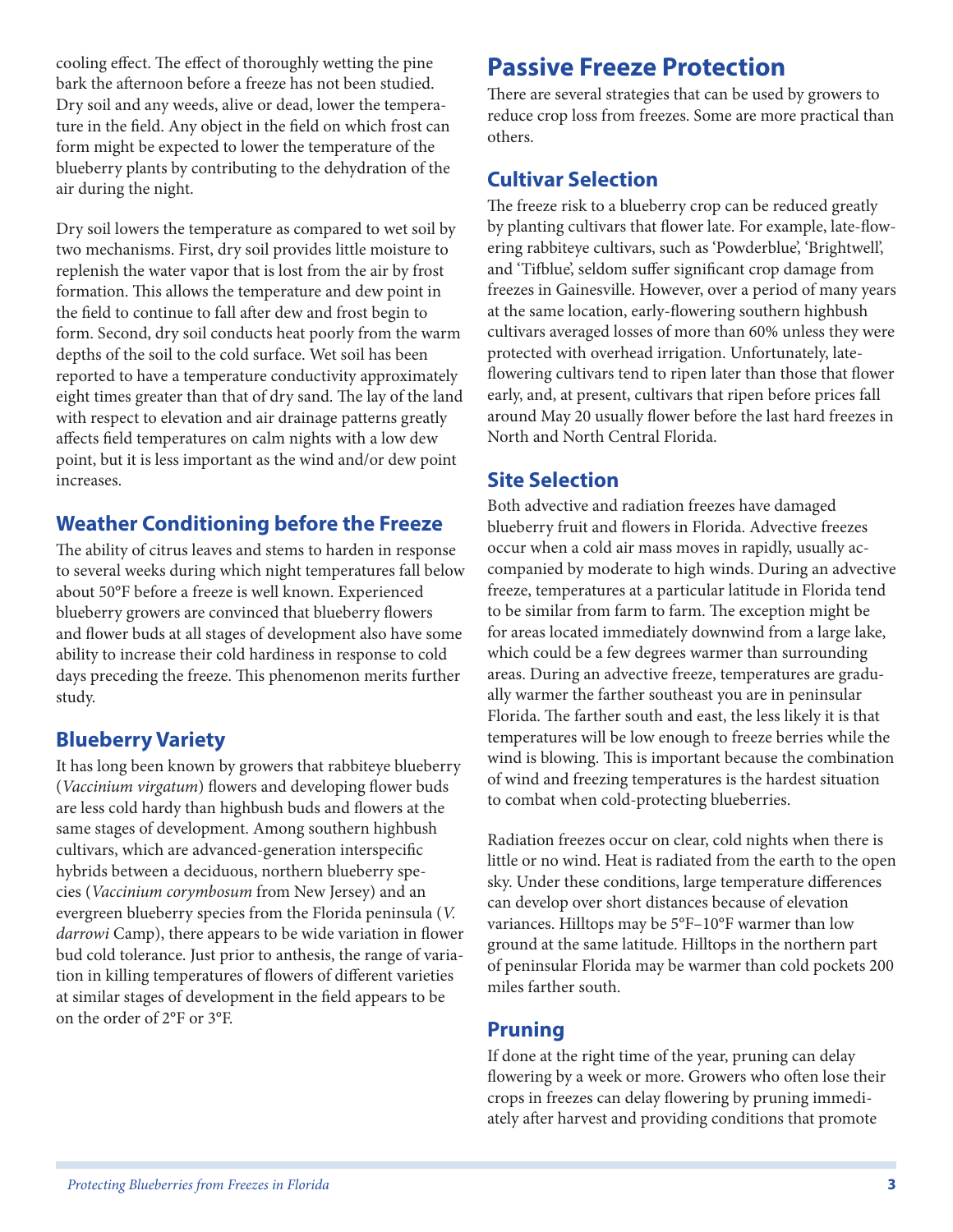vegetative growth during summer and fall. Flower buds produced on vigorous shoots that result from pruning after harvest in late May and early June mature later in the fall and flower later the following spring.

# **Freeze Protection Methods**

Overhead irrigation systems—designed for freeze protection with diesel, rather than electric, pumps—are the most widely used and practical method of reducing blueberry fruit losses to freezes in Florida (Figures 1 and 2). Large volumes of water must be pumped to get good protection. The number of gallons per minute needed to protect one acre depends on the temperature, wind speed, relative humidity, and design of the system. Table 1, adapted from Gerber and Martsolf (1965), attempts to describe the relationships between minimum temperature/wind speed combinations and water application rates needed for protection during a freeze. However, this table does not consider the water vapor content of the air. With unusually dry air, higher water application rates are needed than those indicated in the table. In Alachua County, blueberry crops have occasionally been lost between February 20 and March 20, even in fields protected with overhead irrigation at a rate of 0.2 inches per hour. Temperatures of 26°F combined with 15 mph winds and low humidity exceed the protection capabilities of such a system, even though the same amount of water would protect flowers down to 18°F with no wind.

Some growers have designed systems that can be quickly altered to deliver 0.4 inch of water per hour by changing riser heads. A practical system might be able to deliver 0.25 inch per hour over 10 acres or 0.4 inch per hour over 6 acres. In most years, the entire 10 acres could be protected. In years with severe late freezes, 4 acres could be allowed to freeze so that the other 6 acres could be given maximum



Figure 1. A blueberry field protected by overhead irrigation during a freeze. While blueberry canes are relatively pliable, the ice load can break canes and uproot plants.

protection. Before installing an irrigation system, seek advice from an irrigation specialist.

The best use of an irrigation system for freeze protection requires experience and close attention to the weather. Blueberry flowers and fruit will not freeze if temperatures in a weather bureau shelter located alongside the plants at the same height as the flowers stay at 32°F or above. Frost



Figure 2a.



Figures 2a and b. Blueberry flower buds protected by overhead irrigation during a severe freeze. Clear ice, as seen here, is usually an indication of adequate freeze protection.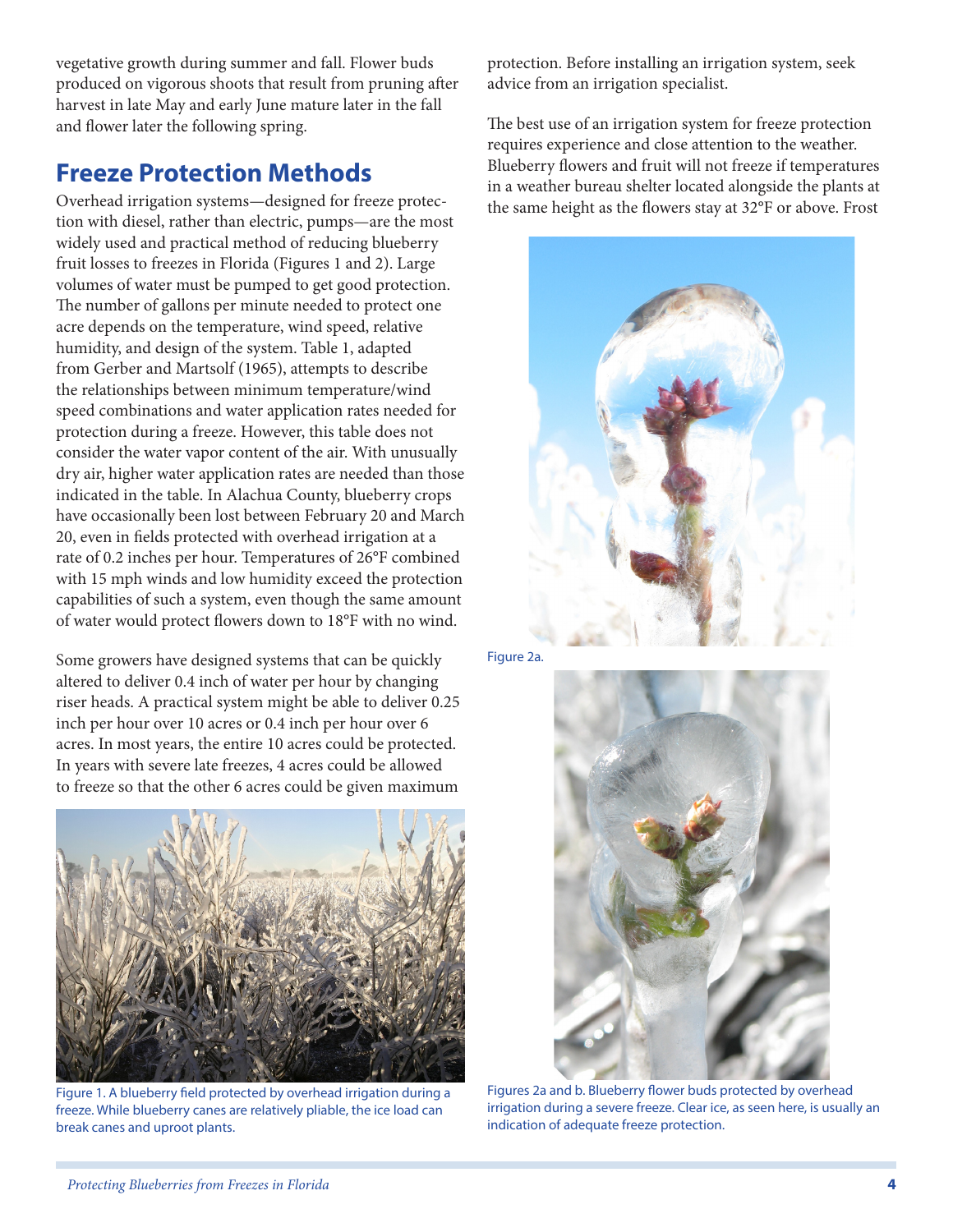on the grass between the rows does not necessarily mean that flowers are damaged since, on humid nights, frost can form when temperatures in the weather shelter are as high as 36°F. With a clear sky and no wind, a thermometer placed open to the sky will read about 2°F colder than the same thermometer at the same height in a weather shelter. By placing several thermometers throughout a blueberry field, one can learn a lot about the temperature distribution patterns in that field during radiation freezes.

If or when to turn on the irrigation system during a cold night can sometimes be a difficult decision to make. The answer depends on such factors as the capabilities of the irrigation system, state of development of the crop, relative humidity, temperature, and wind speed. Some of these factors cannot be predicted with certainty. The following guidelines should be helpful in most but not necessarily all situations. First, the system should not be used on nights where the temperature-wind combination produces conditions more extreme than the system was designed to handle. Refer to a reliable forecast and Table 1 to determine whether or not the system should be used.

### **Calm Nights**

If there is no wind predicted and a decision is made to run the system, it is usually turned on when a thermometer hung under the open sky from a bare branch in the coldest part of the field reaches 32°F. However, if the dew point temperature is below 25°F, the system should be turned on at 34°F, which will probably be only about half an hour before the temperature reaches 32°F. The temperature has a great tendency to fall to within 1°F of the dew point on clear, calm nights. If the dew point is 26°F or lower and frost forms on flowers or berries, they will be killed. If the dew point temperature is 30°F or higher and frost forms on flowers or berries, they may not be damaged. During the morning following the freeze, if there is no wind and the sun is shining brightly, the irrigation can be turned off when icicles are falling rapidly from the plants and have been falling for more than half an hour. Never turn off the irrigation before icicles are falling no matter what the temperature. If the dew point temperature is below 20°F, continue running irrigation until the shaded air temperature rises to 40°F. If it is windy and the dew point is 26°F or lower, do not turn off the irrigation until most of the icicles have fallen.

#### **Windy Nights**

For windy freezes, the decisions about whether or not to run irrigation become complicated. Table 1 provides guidelines for determining the amount of water required to protect fruit at various temperature/wind speed combinations. However, the values in Table 1 assume normal relative humidity. If relative humidity is very low, as sometimes happens when a cold dry air mass moves into Florida, the values in Table 1 may underestimate the amount of water needed for adequate freeze protection. Paying attention to the dew point temperatures during various nights of freeze protection will help take the mystery out of why crops are sometimes saved when it seemed too cold and windy and why crops may be lost when it seemed they should have been saved.

# **Overhead Irrigation the Afternoon or Evening Before a Freeze**

Experienced fruit growers have long known that irrigating their fields the afternoon before an expected freeze can sometimes reduce the damage caused by the freeze. There are four situations in which this practice is potentially useful to blueberry growers.

### **First Situation**

It is a calm afternoon, and minimum temperatures are forecast to be on the borderline between damaging and safe. A wet ground may allow the grower to avoid or delay having to turn on the system during the night. In such situations, even minimum overhead irrigation during the night should be effective in preventing damage, but irrigating on frost nights consumes energy, requires large quantities of water, and creates wet plant and soil conditions that are favorable for certain diseases and can leach nutrients from the root zone. Therefore, being able to avoid a run is highly desirable.

#### **Second Situation**

The dew point is low and the wind speed is expected to be erratic during the night, or temperatures are expected to be at or below the damaging point with light winds and a rising wind expected later in the night. Even though a rising wind in the night frequently brings in colder, drier air behind a secondary cold front, the effect may be to raise the temperature of the blueberry flowers, as cold surface air is mixed with warmer air above the inversion and the wind raises the flower temperature to the temperature of the surrounding air. On some occasions, growers may be able to protect the crop with overhead irrigation before the wind increases, but they lose the crop because of evaporative cooling after the wind begins. On the other hand, dry plants might have survived the cold wind without damage but did not survive the lower temperatures that occurred before the wind broke the inversion. On some such nights, fields that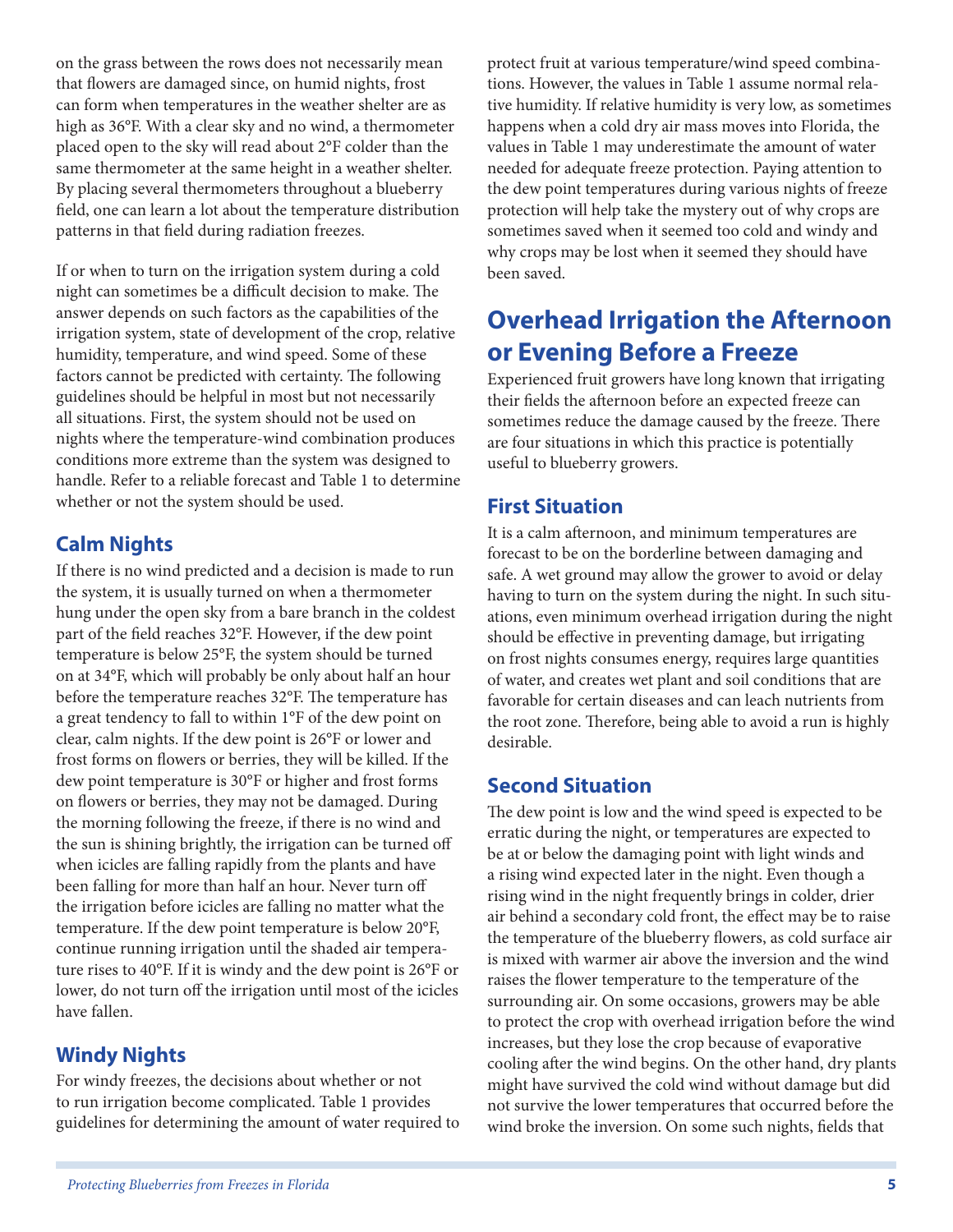have been thoroughly wet late in the afternoon before the freeze have escaped damage because a higher temperature was maintained before the wind began, whereas crops were lost in dry fields that were not irrigated at all and in fields in which irrigation was run throughout the night.

### **Third Situation**

The grower lacks sufficient pumping capacity to protect the entire acreage against a freeze of the expected severity. A decision is made to change the sprinkler heads to a larger orifice diameter in half of the field and close off the valve to the other half. It may be possible to reduce damage in the half that cannot be irrigated during the night by thoroughly wetting the soil during the afternoon before the freeze.

### **Fourth Situation**

This may be the most common situation in which growers could improve their crops by adopting a practice that is seldom used at present. Frequently during January and early February, after blueberry flower buds have begun to swell, a freeze occurs in which the dew point is so low, the air so cold, and the probability of some wind during the night so high that no experienced grower would choose to run the irrigation at night for fear of causing massive damage from evaporative cooling, frozen emitters, broken branches, and uprooted plants. Furthermore, many of the flower buds may still be quite dormant and will survive if nothing is done. Frequently in late January, the flower buds may show a wide range of developmental stages. For example, 20% of the buds might be killed if the temperature falls to 24°F, an additional 20% will be killed if it falls to 21°F, an additional 20% will be killed at 18°F, and 20% would survive 16°F. A low-risk strategy for the grower would be to thoroughly wet the ground the afternoon before freezing temperatures begin with the goal of raising minimum temperatures in the field by 2 or 3 degrees and reducing the fraction of the crop lost. Because fruit prices are often higher in years with light crops, and because blueberry plants can sometimes partially compensate losses in fruit number by increasing fruit size, saving part of the crop could be quite rewarding for the grower.

The Florida Automated Weather Network (FAWN) (http:// fawn.ifas.ufl.edu) maintains a series of weather stations throughout Florida and provides a useful resource for blueberry growers. FAWN offers long-range climate forecasts and historical and current weather conditions, including temperature, dew point, and wind speed, along with various tools, including a chill accumulation program.

# **Alternative Freeze Protection Methods**

Wind machines and helicopters have been used to some extent to protect blueberry crops from freezes in Florida. Both are based on the fact that on clear, calm nights, a strong temperature inversion develops, in which temperatures within 6 feet of the ground may become much colder than temperatures 50–100 feet aboveground. By mixing these air layers, wind can raise the temperature near the ground by about 4°F, the exact amount varying with the strength of the temperature inversion and the effectiveness of the air mixing. On nights with wind, wind machines and helicopters cannot warm an orchard because no temperature inversion develops. Many windy freezes occur in Florida during January and February, usually coinciding with the southern highbush bloom period.

A single wind machine normally provides a maximum increase in temperature of about 5°F over an area of about 10 acres. The cost of installing and maintaining a wind machine is fairly high, but the cost of running one is comparatively low (about 8 gallons of gasoline per hour). A single helicopter can provide a similar degree of heating over an area of about 40 acres, so long as it is constantly flying. A problem with helicopters, apart from their high cost, is how to keep them continuously in the air on freeze nights. Scheduling problems, pilot fatigue, mechanical breakdowns, and the need to refuel can interrupt service. Wind machines are commonly used in some fruit-producing areas of the world where radiation freezes are common. They are seldom used on blueberries in Florida because of the high likelihood of windy freezes during or after bloom. While Florida blueberry growers should not rely solely on wind machines for cold protection, they may be an effective tool during calm radiation freezes and thereby reduce annual water use for cold protection during some years.

Some growers have recently established new plantings under polyethylene-covered high tunnels. The potential benefit of tunnels with respect to cold protection is the ability to use much less water to achieve the same level of freeze protection. In some situations, water may not be needed for freeze protection under tunnels when it would be needed in an open field. In other situations, much lower water application rates may be required than would be needed in the field. However, high-tunnel production may affect many aspects of blueberry production, including flowering and fruit ripening periods, pollination and fruit set, fruit quality, and pest and disease management. More experience